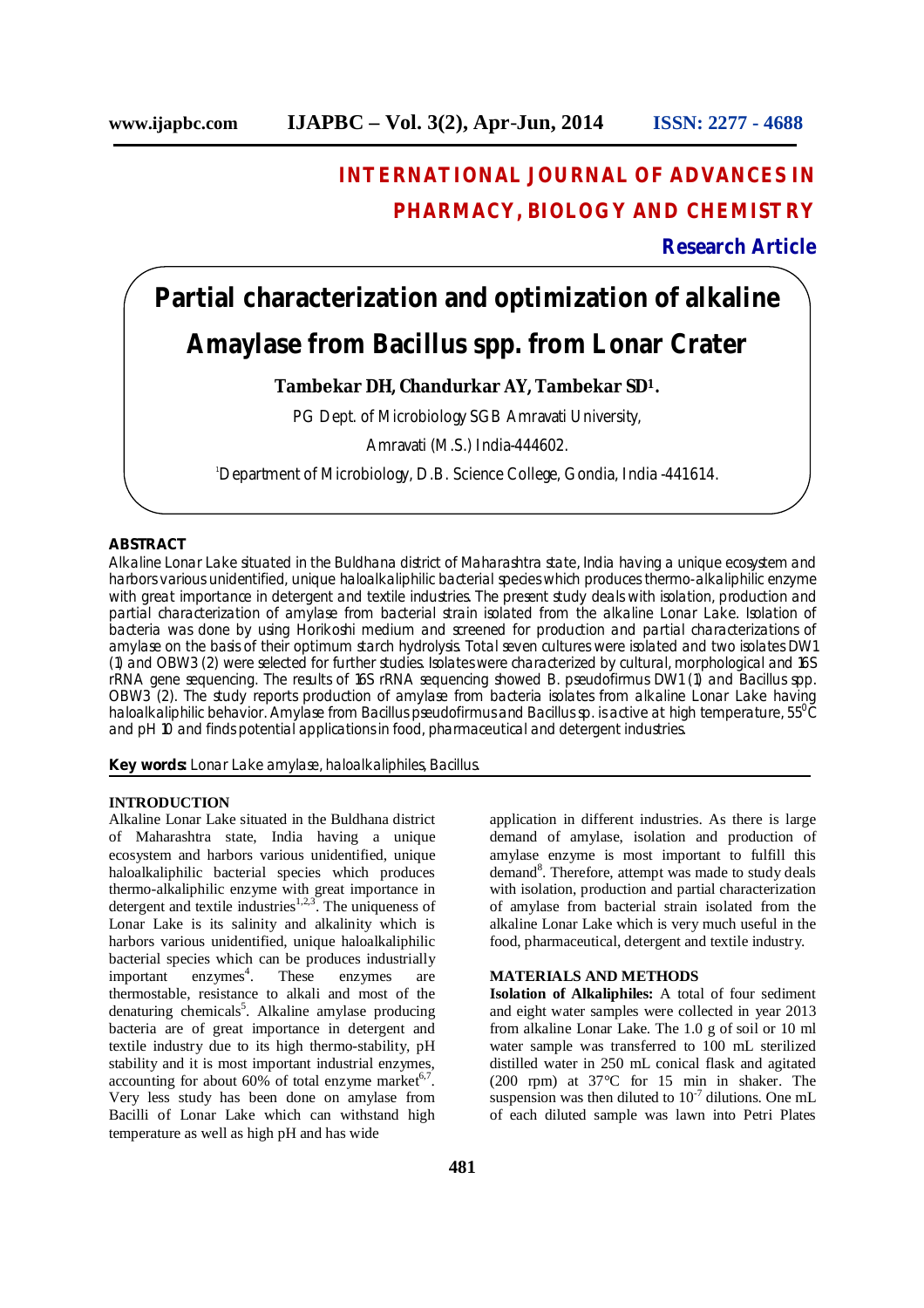containing nutrient agar medium (pH 10) and incubated at 37°C for 24 h.

**Screening of bacterial alkaliphiles:** Individual bacterial colonies were screened for amylolytic activities on Starch agar medium (Starch 1.0, Peptone 5.0, Yeast Extract 1.5, Beef extract 1.5, Sodium Chloride 5.0, Agar 20.0, pH 10). The pH of the medium was adjusted to pH 10 with 1N NaOH before and after sterilization. The inoculated plates were incubated at 37°C for 48 h, floods the iodine solution into the plate. The halo zone was observed for amylolytic activity of isolates.

**Identification of bacterial isolates:** The bacterial identifications were performed on morphological, cultural and biochemical characteristics and its growth was tested at different temperatures, pH and NaCl concentration<sup>9</sup>. These isolates were identified in accordance with Bergey's Manual of Systematic Bacteriology<sup>10</sup>. The identified strains were maintained on nutrient agar slants having pH 10 at 4.0°C. The selected strains were then analyzed by 16S rRNA at NCCS, Pune and BLAST identification was made. The phylogenetic tree was constructed from evolutionary distances using the neighborjoining method of Mega 4 program package<sup>11</sup>.

**Preparation of crude enzyme extracts:** The 100 mL Starch nutrient medium was inoculated with culture and incubated for 48h at 37°C in incubator. After 48 h incubation, centrifuged the broth at 5000 rpm for 15 min. The supernatant served as crude enzyme source.

**Amylase Assay:** The standard graph of maltose was prepared by adding different concentration of standard maltose (1 mg/mL) and 2mL DNS solution into a series of test tubes and incubated all tubes in boiling water bath for 5 min and then addition of 1mL NaK tartarete to stop the reaction. Estimation of amylase was carried out with 2.5 mL of (1%) starch solution;  $2.5$  ml of PO<sub>4</sub> buffer, 1mL of NaCl and 1 mL of enzyme source in a test tube and incubated in boiling water bath for 5 min and then addition of 1 mL of Nak<sup>+</sup> tartarate to stop the reaction.

C**haracterization of Amylase:** The effect of pH on alkaline amylase was determined by assaying the enzyme activity at different pH ranging from 6.0 to 12, effect of temperature by incubating from 30°C to 80 $\degree$ C using the PO<sub>4</sub> buffer systems (0.2 M). The effect of substrate concentration on alkaline amylase activity was determined by incubating the reaction mixture for 15 minutes with different substrate concentration, ranging from 0.5 mg / mL to 4

mg/mL. The effect of enzyme concentration on alkaline amylase activity was determined by incubating the reaction mixture (pH 10) for 15 minutes at different enzyme concentration ranging from 0.5mL to 4mL. The activity of the amylase was then measured as per assay procedure.

#### **RESULTS AND DISCUSSION**

In the present study, a total seven cultures were isolated from water and sediment sample of alkaline Lonar Lake, screened for amylolytic activity on starch agar medium and two prominent amylase producer bacterial strain DW1(1) and OBW3(2) were selected for further morphological, cultural, biochemical characteristics and 16s rRNA gene sequencing and partial characterization and optimization of amylase production from these isolates. In the present studies the phenotypic analysis of representative isolates indicated that all the bacterial isolates were related to the *Bacillus*  genus and species were *Bacillus. pseudofirmus*  (DW1(1) and *Bacillus sp*. (OBW3(2) (Table 1). The Phylogenetic tree based on a comparison of the 16S ribosomal DNA sequences of Lonar lake isolates OBW3(2) and  $D\hat{W}1(1)$  some of their closest phylogenetic relatives was created by the neighborjoining method. The numbers on the tree indicates the percentages of bootstrap sampling (Fig. 1)

The alkaline amylase producing *Bacilli* are great importance in industries due to its high thermostability and pH stability. The isolated *Bacillus pseudofirmus* and *Bacillus sp*. alkaline amylase production was maximum at pH 9-10. The effect of enzyme concentration on the activity amylase for the given strain *Bacillus pesudofirmus* was observed 2.5mg/mL and *Bacillus sp*. was observed 2.0mg/mL. As the concentration of enzyme is increases the velocity of the enzymatic reaction also increases but upto certain limit (Fig.2). The effect of substrate concentration on enzyme activity of amylase, the Michalies Menten constant (Km) and maximum velocity (Vmax) was found to be by *Bacillus pesudofirmus* the substrate concentration of amylase 1.45mg/mL and the optimum concentration of amylase was observed 0.8mg/mL and *Bacillus sp.*  the substrate concentration of amylase was observed 0.5mg/mL and optimum substrate concentration of amylase was observed 2mg/mL. The activity of enzyme increases the substrate concentration but this increases up to a certain limit (fig. 3). Production of amylase by *Bacillus pesudofirmus* was optimum at  $50^{\circ}$ C temperature and the production of amylase by *Bacillus sp*. was optimum at 55<sup>°</sup>C. When the temperature was increased or decreased, was gradual decrement in enzyme activity was recorded. At  $60^{\circ}$ C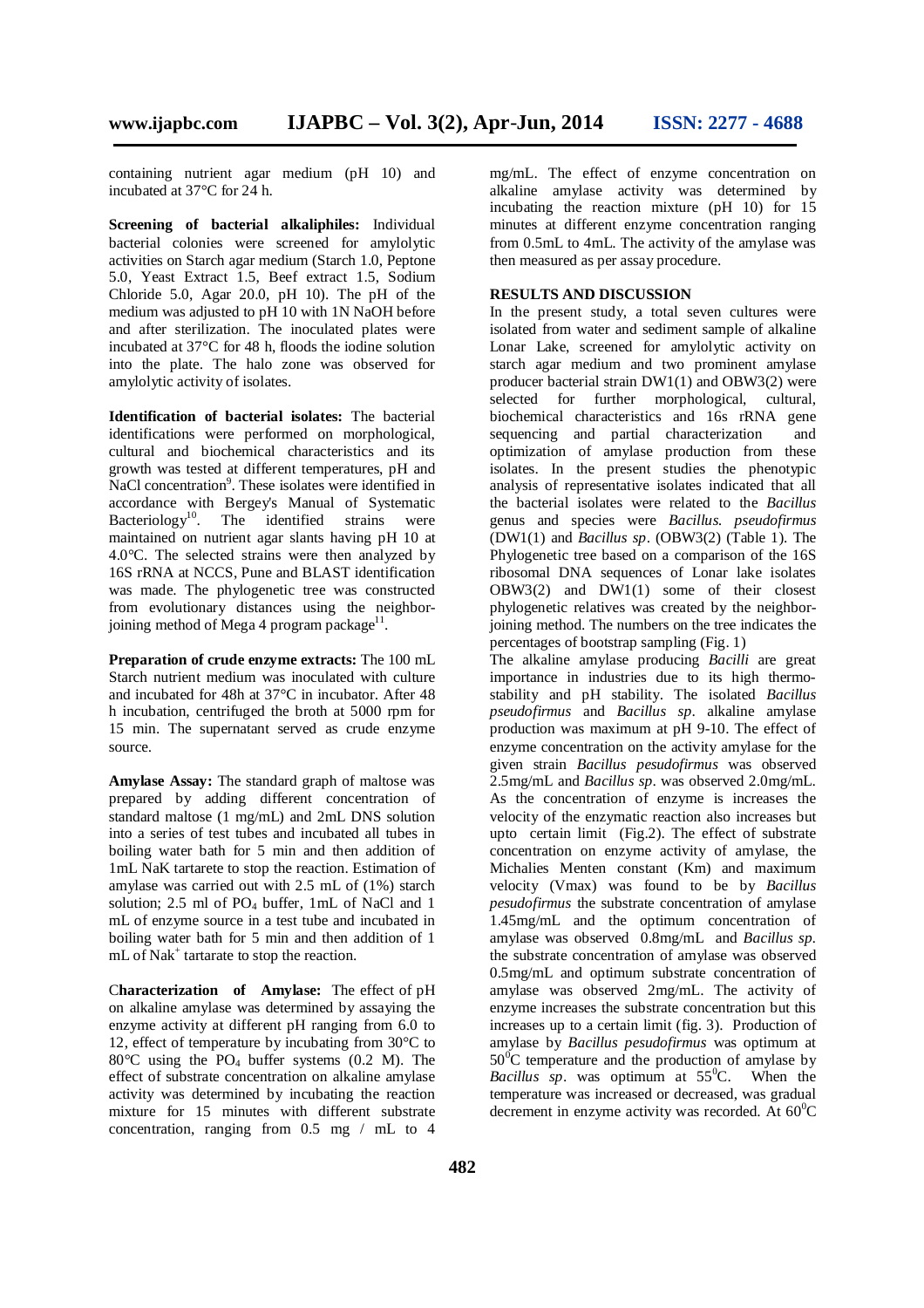temperature the production of amylase was low (fig. 4)

Optimum pH for the amylase production by *Bacillus pseudofirmus* was found to be optimum at pH 10 and *Bacillus sp.* was found to be optimum at pH 9. As pH was increased or decreased from 9 or 10, there was gradual decrease in growth of the organism. The organism did not grow in production medium below ph 6 and above pH 12 (fig. 5). The isolated bacterial *Bacillus pesudofirmus* and *Bacillus sp* produces the amylase enzyme which has thermophilic, alkalophilic and has potential to be used in industry.

### **CONCLUSION**

Amylase is one of the most important industrial enzymes known and is of great significance having approximately 25% of enzyme market and finds potential applications in food, pharmaceutical and detergent industries. This study reports production of amylase isolated from alkaline Lonar Lake. Amylase from *Bacillus pseudofirmus* and *Bacillus sp.* is active at high temperature,  $55^{\circ}$ C and pH 10 and finds potential applications in food, pharmaceutical and detergent industries.

| <b>Table 1</b>                                                     |
|--------------------------------------------------------------------|
| Morphological, cultural and biochemical characteristics of amylase |
| producing bacteria from Lonar lake                                 |

|                                | Bacillus sp.<br><b>B.</b> pseudofirmus |                   |                                                                                                 | Bacillus sp.             | <b>B.</b> pseudofirmus   |
|--------------------------------|----------------------------------------|-------------------|-------------------------------------------------------------------------------------------------|--------------------------|--------------------------|
| <b>Bacterial Isolate</b>       | <b>OBW3(2)</b>                         | DW1(1)            | <b>Bacterial Isolate</b>                                                                        | <b>OBW3(2)</b>           | DW1(1)                   |
| <b>Morphological Character</b> |                                        |                   | <b>Biochemical characters</b>                                                                   |                          |                          |
| Gram character                 | $^{+}$                                 | $\! +$            | Catalase                                                                                        | $^{+}$                   | $^{+}$                   |
| Shape                          | LR                                     | LR                | Oxidase                                                                                         | $\overline{a}$           | $^{+}$                   |
| Arrangement                    | S                                      | S                 | Indol                                                                                           |                          | $\overline{a}$           |
| Spore bearing                  | $\ddot{}$                              | $^{+}$            | <b>MR</b>                                                                                       | $\overline{a}$           | $\overline{a}$           |
| Position of Spore              | $C_1$                                  | $C_1$             | <b>VP</b>                                                                                       | $\overline{\phantom{a}}$ | $^{+}$                   |
| Shape of Spore                 | C <sub>2</sub>                         | C <sub>2</sub>    | Citrate Utilization                                                                             | $\overline{a}$           | $\overline{a}$           |
| Swollen Sporangia              | $\overline{a}$                         | $^{+}$            | Urea Hydrolysis                                                                                 | $\overline{a}$           |                          |
| Capsule                        |                                        | $\ddot{+}$        | Nitrate reduction                                                                               |                          |                          |
| Motility                       | $^{+}$                                 | $^{+}$            | <b>Utilization</b>                                                                              |                          |                          |
| Growth at temperature          |                                        |                   | Glucose                                                                                         | $^{+}$                   | ÷                        |
| $37^\circ$ C                   | $\ddot{}$                              | $\qquad \qquad +$ | Arabinose                                                                                       | $\overline{a}$           |                          |
| $45^{\circ}$ C                 | $^{+}$                                 | $^{+}$            | Mannitol                                                                                        | $\! +$                   | $\overline{\phantom{a}}$ |
| $50^{\circ}$ C                 | $\ddot{}$                              | $^{+}$            | Xylose                                                                                          | $\overline{a}$           | $\overline{\phantom{a}}$ |
| $55^{\circ}$ C                 | $\ddot{}$                              | $^{+}$            | Lactose                                                                                         | $\overline{a}$           |                          |
| Growth at pH                   |                                        |                   | Trehose                                                                                         | $\overline{a}$           |                          |
| pH7                            | $^{+}$                                 | $^{+}$            | Sucrose                                                                                         | $\overline{a}$           | $\overline{a}$           |
| pH8                            | $^{+}$                                 | $^{+}$            | Cellobiose                                                                                      | $\overline{a}$           | $\overline{\phantom{a}}$ |
| pH9                            | $^{+}$                                 | $\ddot{}$         | Galacrose                                                                                       | $\overline{\phantom{a}}$ | $\overline{\phantom{a}}$ |
| pH10                           | $^{+}$                                 | $^{+}$            | Maltose                                                                                         | $\overline{a}$           | $\overline{a}$           |
| pH12                           | $\ddot{}$                              | $^{+}$            | Fructose                                                                                        | $\overline{a}$           | ۰                        |
| <b>Growth at NaCl</b>          |                                        |                   | Salicin                                                                                         | $\overline{a}$           |                          |
| 1% NaCl                        |                                        | $\qquad \qquad +$ | Sorbitol                                                                                        | $\overline{a}$           | $\overline{a}$           |
| 2% NaCl                        | $^{+}$                                 | $^{+}$            | Raffinose                                                                                       |                          |                          |
| 3% NaCl                        | $^{+}$                                 | $^{+}$            | <b>Hydrolysis</b>                                                                               |                          |                          |
| 4% NaCl                        | $^{+}$                                 | $^{+}$            | Starch                                                                                          | $\qquad \qquad +$        | $^{+}$                   |
| 5% NaCl                        | $\ddot{}$                              | $\ddot{}$         | Lipid                                                                                           | $\ddot{}$                | $^{+}$                   |
| 6% NaCl                        | $\ddot{}$                              | $\ddot{+}$        | Casein                                                                                          | $+$                      | $+$                      |
| 7% NaCl                        | $+$                                    | $^{+}$            | Note: LR- Long rod, S- Single, C- Chain,<br>$C_1$ - Central, $C_2$ -Cylindrical, E- Ellipsoidal |                          |                          |
|                                |                                        |                   |                                                                                                 |                          |                          |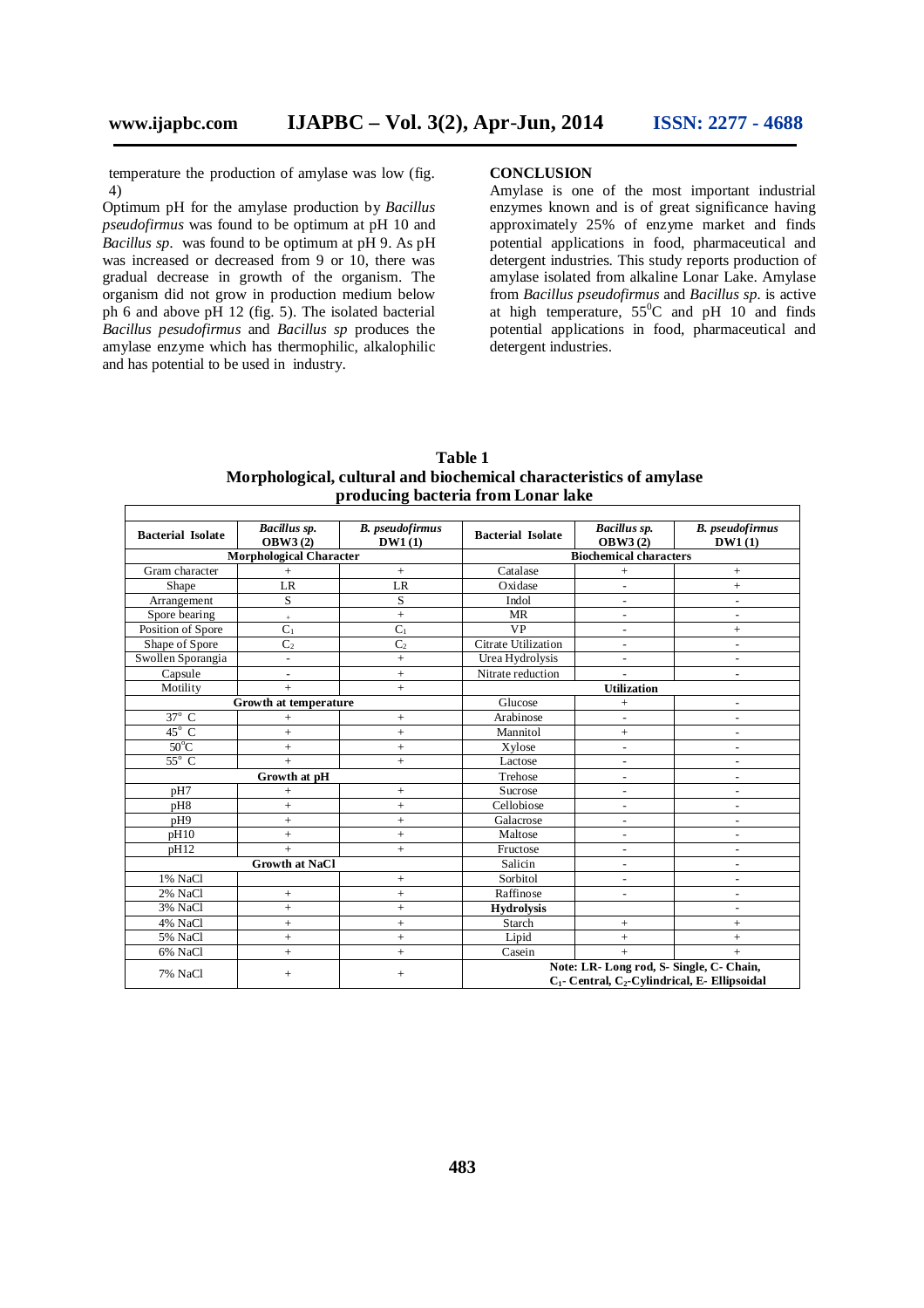

![](_page_3_Figure_2.jpeg)

![](_page_3_Figure_3.jpeg)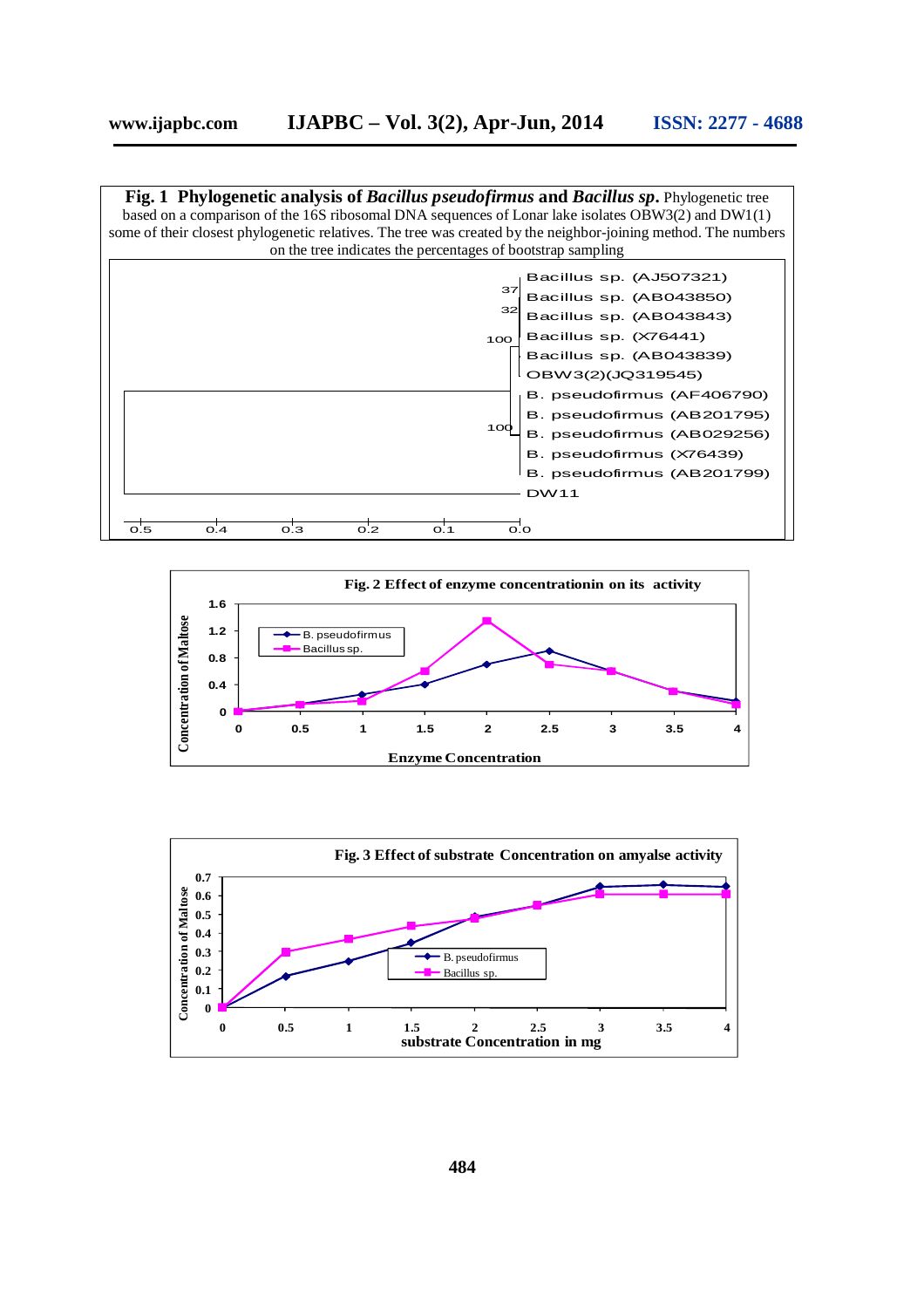![](_page_4_Figure_1.jpeg)

![](_page_4_Figure_2.jpeg)

#### **REFRENCES**

- 1. Fredriksson K, Dube A, Milton DJ and Balasundaram MS, (1973). Lonar Lake, India: An impact crater in basalt. Sci, 180 (4088): 862-864, doi: 10.1126/Science.180.4088.862.
- 2. Deshmukh KB, Pathak AP, Karuppayil MS (2011). Bacterial Diversity of Lonar Soda Lake of India. Indian J Microbiol*,* 51(1):107-111
- 3. 3. Thakker CD and Ranade DR (2002). An alkaliphilic *Methanosarcina* isolated from Lonar crater. Curr. sci. 82: 25
- 4. Tambekar DH and Dhundale VR (2012). Studies on the physiological and cultural diversity of *bacilli* characterized from Lonar Lake (MS) India. Biosci Disco; 3(1):34-39.
- 5. Tambekar DH and Tambekar SD (2012). Partial characterization and optimization of alkaline protease production of *Bacillus pseudofirmus* from Lonar Lake. Int J Adv Pharm Biol Sci, 2(1): 130-138.
- 6. Kanekar PP, Nilegaonkar SS, Sarnaik SS and Kelkar AS (2000). Optimization of protease activity of alkaliphilic bacteria isolated from an alkaline lake in India. Bioresource Technol; 85(1): 87- 93.
- 7. Borsodi AK, Micsinai A, Rusznyak A, Vladar P, Kovacs G, Toth EM, Marialigeti K (2005). Diversity of alkaliphilic and alkali tolerant bacteria cultivated from decomposing reed rhizomes in Hungarian Soda Lake. Microb ecol; 50: 9-18.
- 8. Srinivasan TR, Das Soumen, Bal Krishnan V, Philip R, Kannan N (2009). Isolation and characterization of thermostable protease producing bacteria from tannery industry effluent. Recent research in science and Technology,1(2): 63-66.
- 9. Joshi AA, Kanekar PP, Kelkar AS, Shouche YS, Wani AA, Borgave SB and Sarnaik SS (2007). Cultivable bacterial diversity of